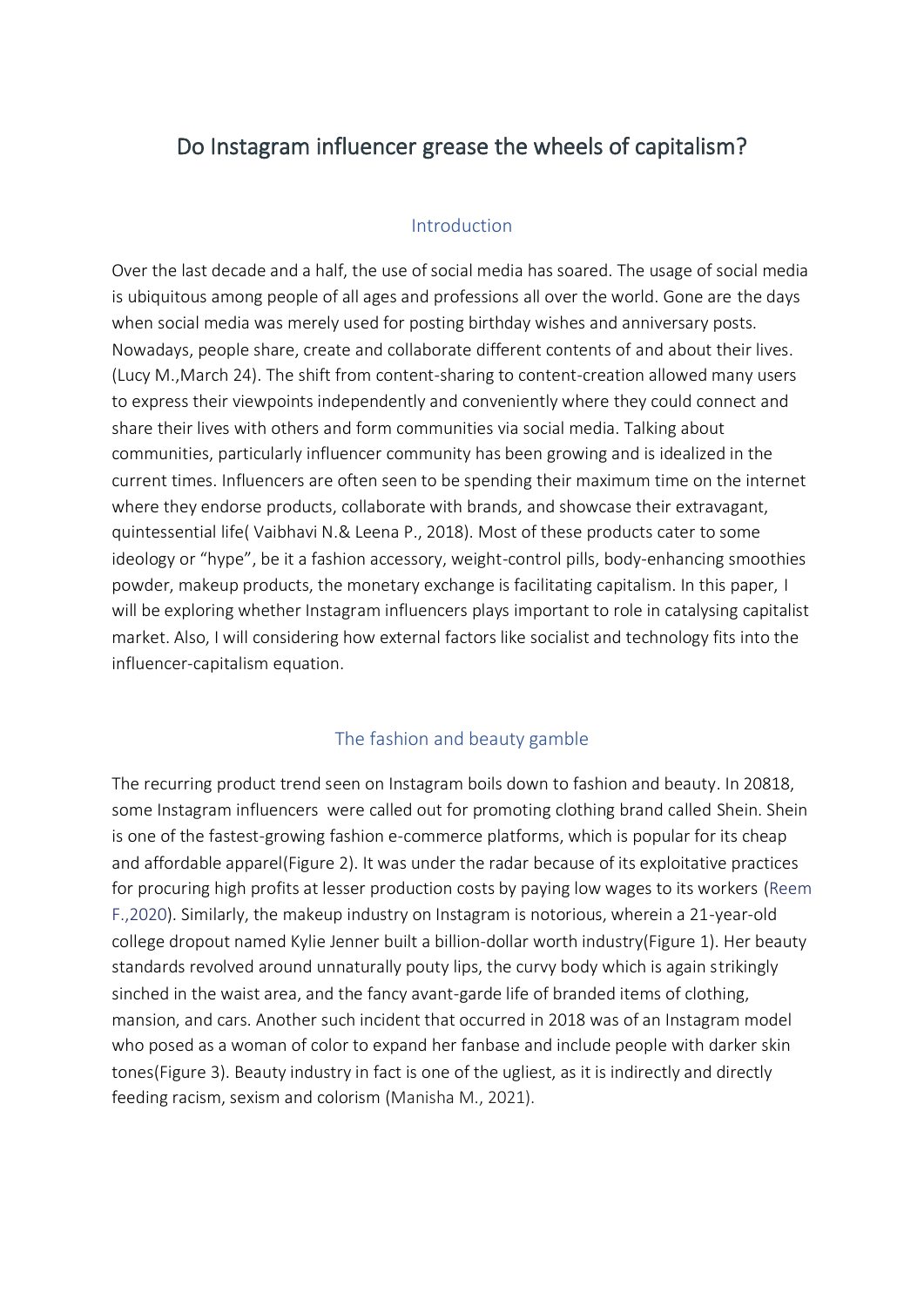

Figure 1 *Source: Retrieved from https://www.ok.co.uk*



Figure 2 *Source: Retrieved from www.euronews.com*



Figure 3 *Source: Retrieved from https://www.glamour.com/*

In the above examples, the oppressive behaviours can be seen by exploitation of workers, feeding on people's insecurities, and fooling people to extract financial benefits. These practices align with the Capitalist agenda which seeks profits without regarding the morals and humanity of the workers class involved. "Current capitalism, by the same token, has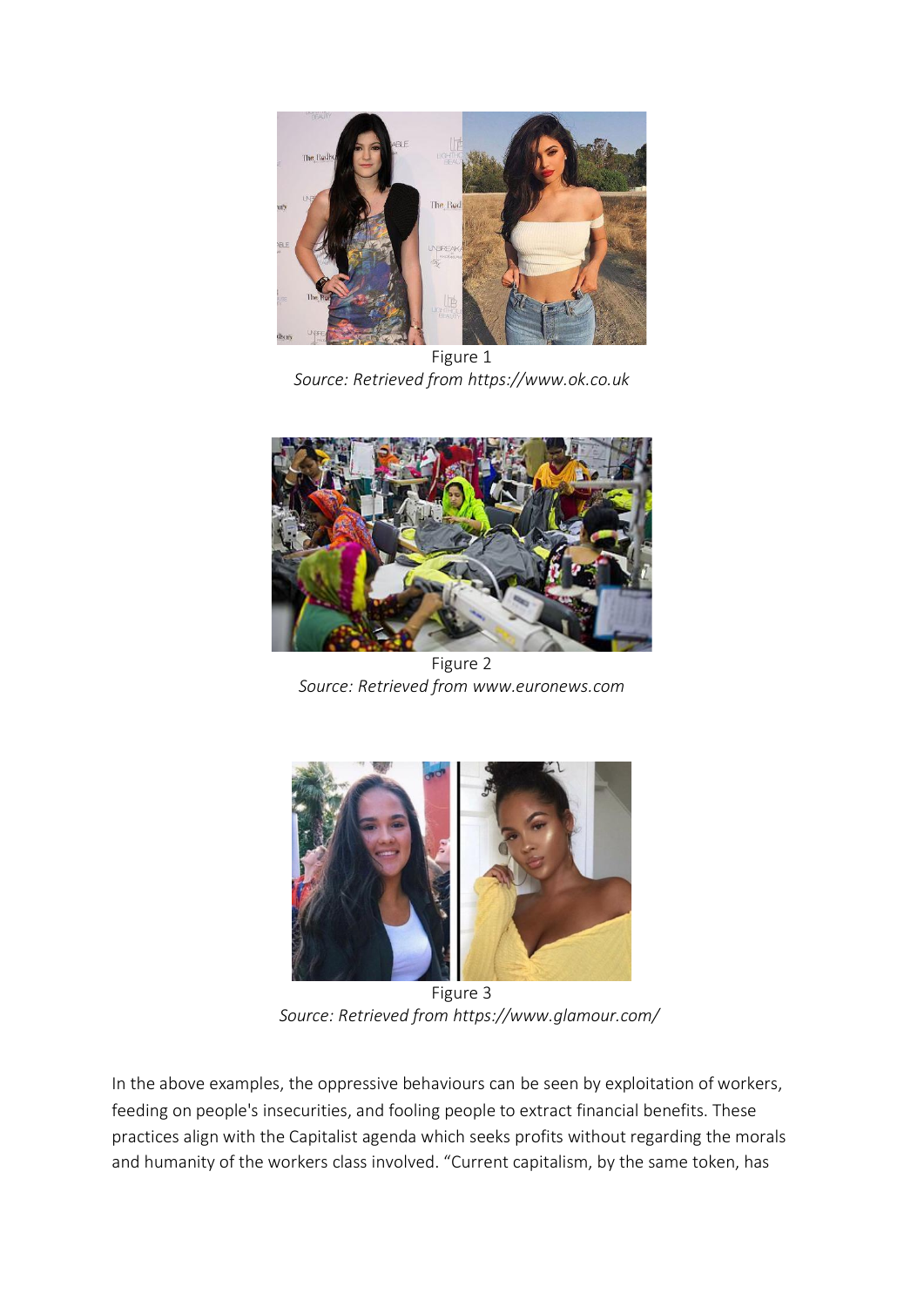invented ways of extracting benefits from labour without explicit forms of oppression" (Hamid E. & Bonnie N.,2019). The growth of capitalism seems to have been accelerated by technological prowess and selfish political agendas. I will be discussing about how technology, automation and socialist hypocrites are contributing the capitalist wrongdoings using Instagram influencers as a guise.

#### Automation and capitalism

The influencers lies between the organizations producing unethical and unhealthy goods and the consumer who is influenced into consuming it. In this picture, influencers champion the supply chain, which is the pivotal part of capitalism who thereby promotes global organizations to conduct oppressive practices by paying unrealistic personas on social media. It's worth noting that, influencers have been existing even before social media in the form of advertisers, marketers, salespersons, but the boom in social media exponentially strengthened the roots of influencers' culture. So, in a way technology is a vessel that paved an easy route for the capitalist economy's growth. Automation is the product of technological advent, which is redefining the skill requirements. Tailoring, which was earlier considered a job requiring high skills, is now being replaced by machinery, which in turn is reducing the value of that job. To view this in different light, a newly coined term which serves as a extension to automation is, "Heteromation", which redefined the logic and process of wealth accumulation. Heteromation states that humans are working with and for machines, but they aren't getting remunerated for it or being paid very little. (Hamid E. & Bonnie N.,2019) Thus, it makes me question whether technology is also fuelling capitalism by using influencers? "To put it in a broader perspective, capitalism can be viewed as a social formation which revolve around aspects like reliance on capital gain and accumulations, division of power between private and public sector. These aspects work as a part of an institution or a societal system and have been surviving the volatility of the market. Therefore, assigning the role of technology in such a complex framework can be tricky as it could both support and go against capitalism."(HEILBRONER, R., 1997)

## Socialist Instagram influencer

Instagram influencers as the name says are influencers, who can project an ideology or set of ideologies among their followers. These very followers are lured into buying or subscribing to the socialist products which could be anything from merchandise, fundings, or a mere "nocost" publicity. Being a socialist social media influencer turns out to be a lucrative job. Nicole Sanchez, a gamer and streamer who rose to fame after a video of her popularizing the phrase "OK, boomer" while wearing a "Bernie Sanders for president" sweatshirt gained more than 50 million views. Likewise, her "tax the rich" hoodie went viral which was in support of socialist democrat leader Rep. Alexandria Ocasio-Cortez. What's fascinating about Sanchez's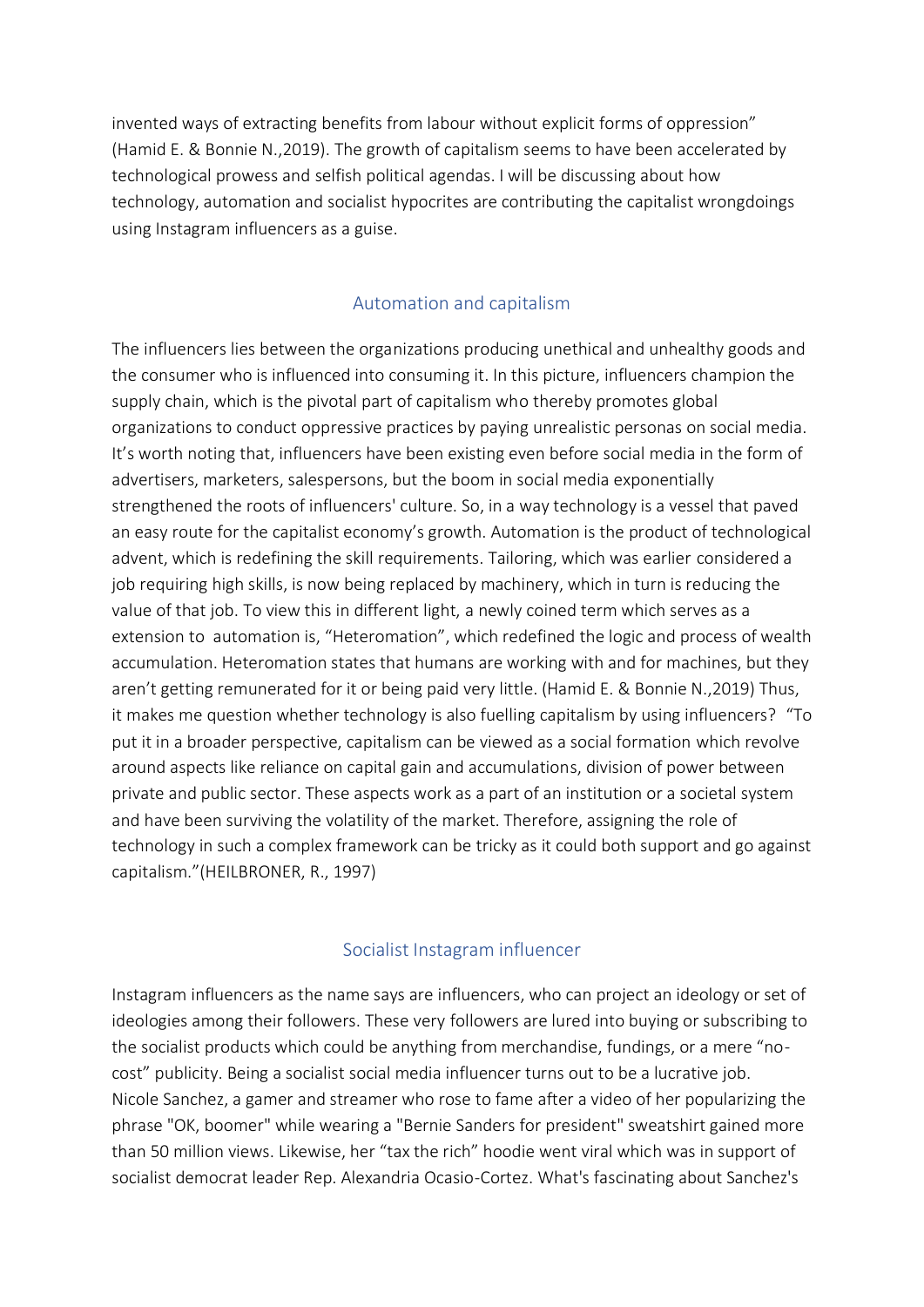narrative is how swiftly and successfully she's been able to utilize her newfound internet celebrity to achieve a multimillion-dollar lifestyle owning a BMW and a humongous house. (Brad P., 2021). She claims to be a socialist, but the very essence of socialism, and that is equality was clearly lacking in her internet. In principle, under socialism, everyone is on an equal footing. In real life, hierarchies arise, with party officials and well-connected individuals gaining preferential access to favoured products. Influencers on social media promote a lifestyle that promotes capitalism consumption while proclaiming on their platforms that they support socialist ideals. Influencers on social media live a life of luxury and leisure and they continue to promote these behaviours as if they are the most desirable way of life. How can one expect or direct these individuals to stop persuading the rest of the world and humanity at large that a life of wasteful consumerism under the falsifies socialist fabric is undesirable when we have self-indulgent personas like these promoting these lifestyles as if they are desirable goals to strive for? At the same time, what are the just ways, where the freedom of individualism of these influencers is also not hampered?

## Technology, capitalism and socialism

The technological advent and automation proved to be a boon and bane for a plethora of reasons. The shortcomings of the same capitalism is the most prevailing economic system in the United states, but given its shortcomings, it's always shown in a negative light. So, if the capitalist economic system is unjust, is a socialist economic system the solution? "Socialism sounds very endearing against the brutality of the capitalist economic model, but the closer view reveals that socialism might lead people to put in comparatively fewer efforts to achieve their goals, as basic necessities will be taken care of by government and state." (Gomez F, Hannah & Paskor, Ann & Block, W., (2015). This means fewer inducements for invention and development.

Moreover, socialism and capitalism co-exist and co-support each other. Capitalist markets are governed by ruthlessly ambitious people and the socialist market is inundated with manipulative corrupt government officials. Capitalism drives the economic wheels of the country.

Although, capitalism has a ruthless side to it, but socialism does not guarantee sweet endeavours either. People are naturally ambitious and selfish and they can trace their presence in socialist society as well. In fact, giving control to the state in a socialist economy means giving control to government officials who can be manipulative and corrupt. It's debatable to predict exactly what is perfect, but history has shown the failure of socialism. The Soviet Union's Marxism-Leninism, Nazi Germany's National Socialism, Communist China's Maoism, and Venezuela's Chavez-Maduro socialism are all examples of socialist ideologies. It's never gotten near to Marx's vision of a society without classes.

Between these 2 extremist theories, lies technology, which both, encourages and debilitates their advancements. Encouraging in the sense where it provided resources for innovation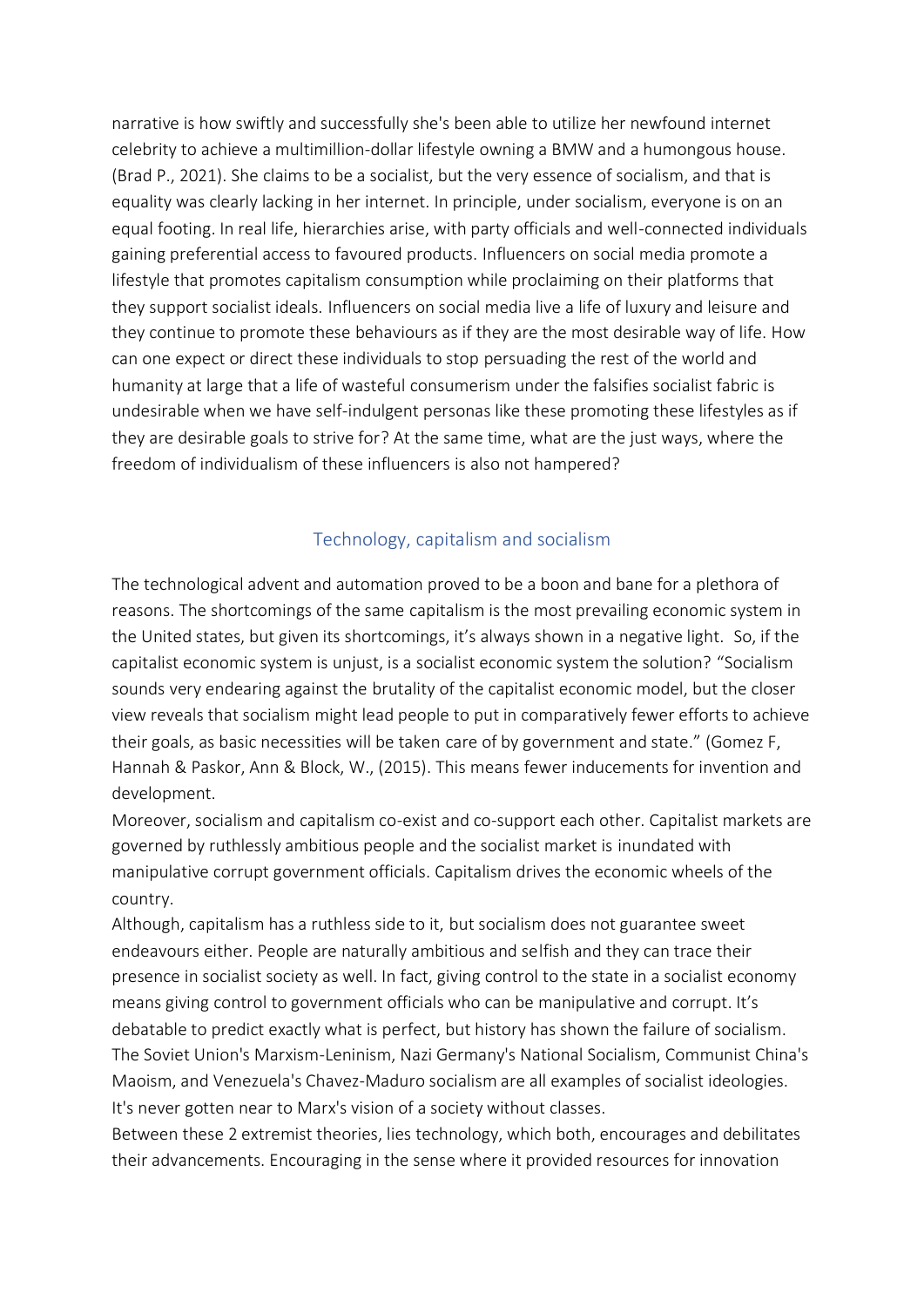and globalization. Machinery did take away jobs, but it replaced the redundant and repetitive jobs thereby creating newer and different job opportunities. Social media platforms gave people voice to express their views, form their communities and work towards bringing radicalization. This same technology is employed in a negative way can notoriously destroy both the systems. Technology does not have a mouth to say or eyes to see, but it shows the consequences of the actions.

#### Conclusion

Instagram influencers come in all shapes and sizes, with different ideologies and intentions. Some of them endorse products and services which are manufactured with a backdrop of unethical laborious works for meager wages. On the other hand, some influencers use this platform to sell ideologies, with both malicious and good intent. Instagram influencer, indeed facilitates the capitalist motives, but it's a type of job. This job may or might not be ethical than other jobs, but everyone has the right and freedom to choose their means of income and livelihood, with however means they wish. To emphasize further, Instagram's influencer culture is becoming more ruthless and saturated which in itself is creating a capitalist system. The necessity of getting n number of likes and comments to get a lucrative brand deal from corporations, the constant pressure to look ideal, the fierce competition from other fellow influencers, is resulting in many influencers being dragged into oppressive fire hole. They are in a way helpless, in fact, everyone in the societal structure is expected to deliver some work in order to survive. Even though the capitalist system can seem cold-hearted, but its counterpart socialism has lived up to the worst. This can be considered a tip of capitalism, but not just capitalism. Under the tip lies a humongous mass of ill-intended socialists, communists, political leaders, and whatnot. Technology in this system acts as a carrier, the carrier which is again dictated and governed by the very people of the system. To conclude, not just the influencers, but the consumers, the producers, the socialists as a whole are greasing the wheels of capitalism.

#### **Citations**

[1] Gomez F., Hannah & Paskor, Ann & Block, Walter. (2015). The social media leads to socialism. Humanomics. 31. 385-398. 10.1108/H-10-2014-0070

[2] HEILBRONER, R. (1997). Technology and Capitalism. *Social Research*, *64*(3), 1321–1325. Retrieved from:<http://www.jstor.org/stable/40971214>

[3] Vaibhavi N., & Leena P., (2018), "Impact of Influencers from Instagram and Youtube on their Followers", International Journal of Multidisciplinary Research and Modern Education, Volume 4, Issue 1, Page Number 61-65,